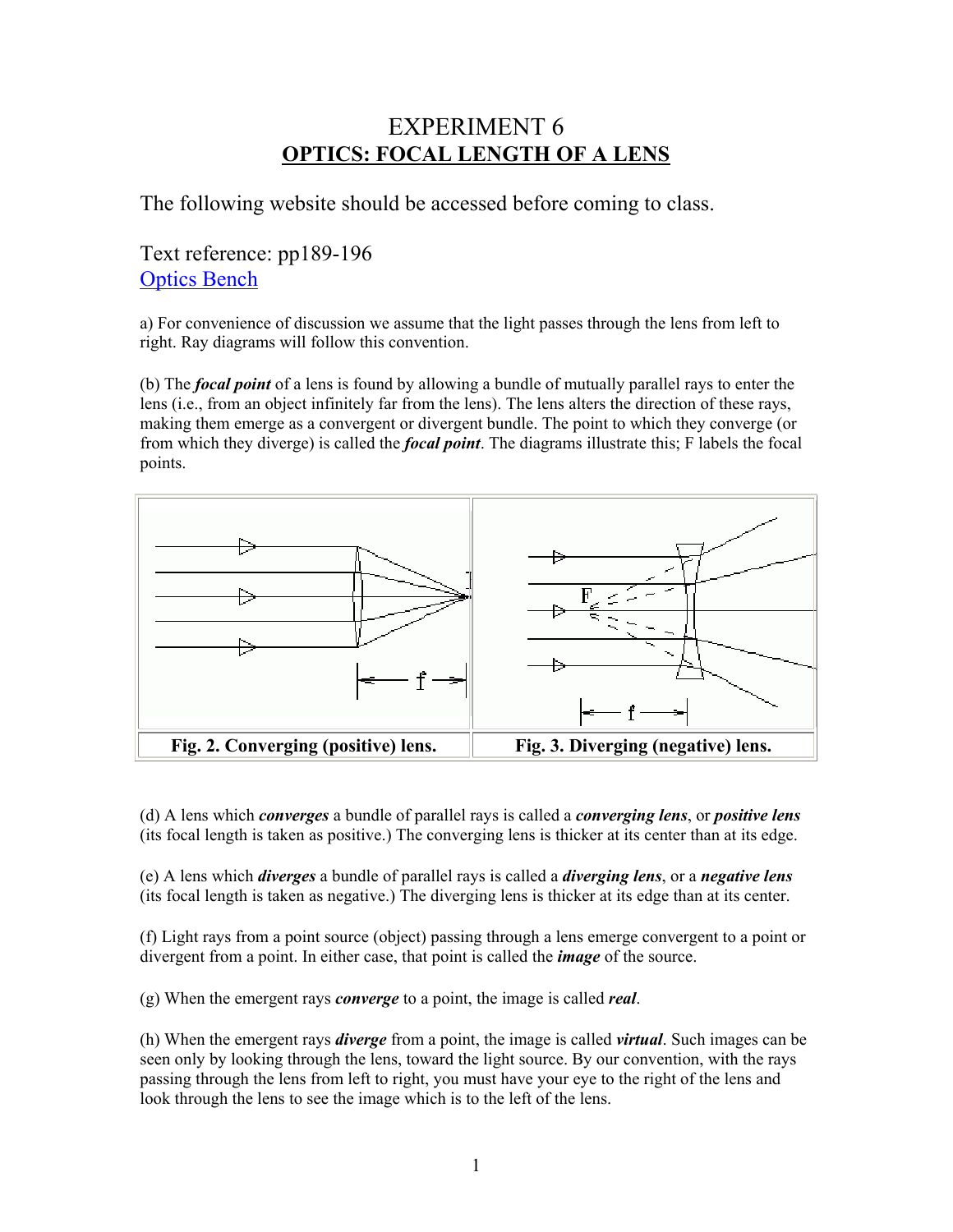# **EQUIPMENT NEEDED**

–Convex lens –Screen

–Light source (object) (OS-8517)

### **Purpose**

To determine the focal length of a thin lens and to explore the difference between convex and concave lenses and to determine their focal lengths.



Figure 9.1

# **Theory**

For a thin lens:

For a thin lens: 
$$
\frac{1}{f} = \frac{1}{d\rho} + \frac{1}{di}
$$

where f is focal length, do is the distance between the object and the lens, and di is the distance between the image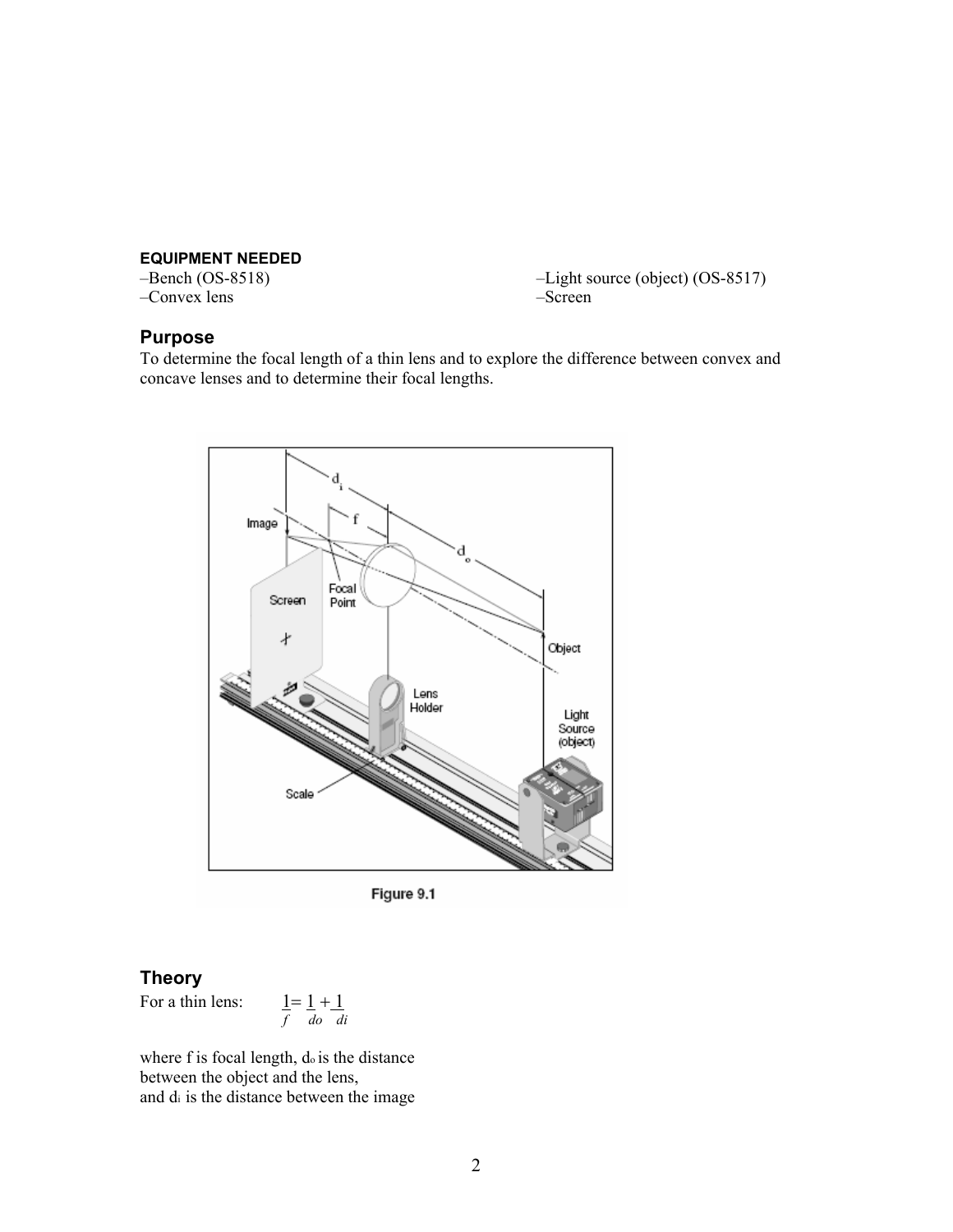and the lens. See Figure 9.1.

## **Procedure**

### **I. FOCAL LENGTH USING AN OBJECT AT INFINITY**

- 1. Using one of the positive lenses focus a distant light source on a paper.
- 2. Measure the distance from the lens to the paper. This is the image distance.
- 3. Take the limit as the object distance (*do)\** goes to infinity in the Thin Lens Formula:

*\*do* is measured by focusing the image on a piece of paper of the lights and measuring that distance. This is the focal length experimental for that particular lens. Compare this value with your graphical solution.

*\*do = \_\_\_\_\_\_\_\_\_\_\_\_\_\_\_\_\_\_\_(cm)* 

## **II. FOCAL LENGTH BY PLOTTING 1/do vs. 1/di**

- a. On the optical bench, position the lens between a light source (the object) and a screen. Be sure the object and the screen are at least one meter apart.
- b. Move the lens to a position where an image of the object is formed on the screen. Measure the image distance and the object distance. Record all measurements in table 9.1.
- c. Measure the object size and the image size for this position of the lens.
- d. Move the lens to a second position where the image is in focus (Do not move the screen or Light Source). Measure the image distance and the object distance.
- e. Measure the image size for this position also.
- f. Move the screen toward the object until you can no longer find two positions of the lens where the image will focus. Then move the screen a few centimeters further away from the object. Repeat Parts b and d for this position of the screen and for 4 other intermediate positions of the screen. This will give you 6 sets of data points.
- g. Plot 1/do vs. 1/di using the 6 data points. This will give a straight line and the x- and yintercepts are each equal to 1/f. Determine the focal length (f).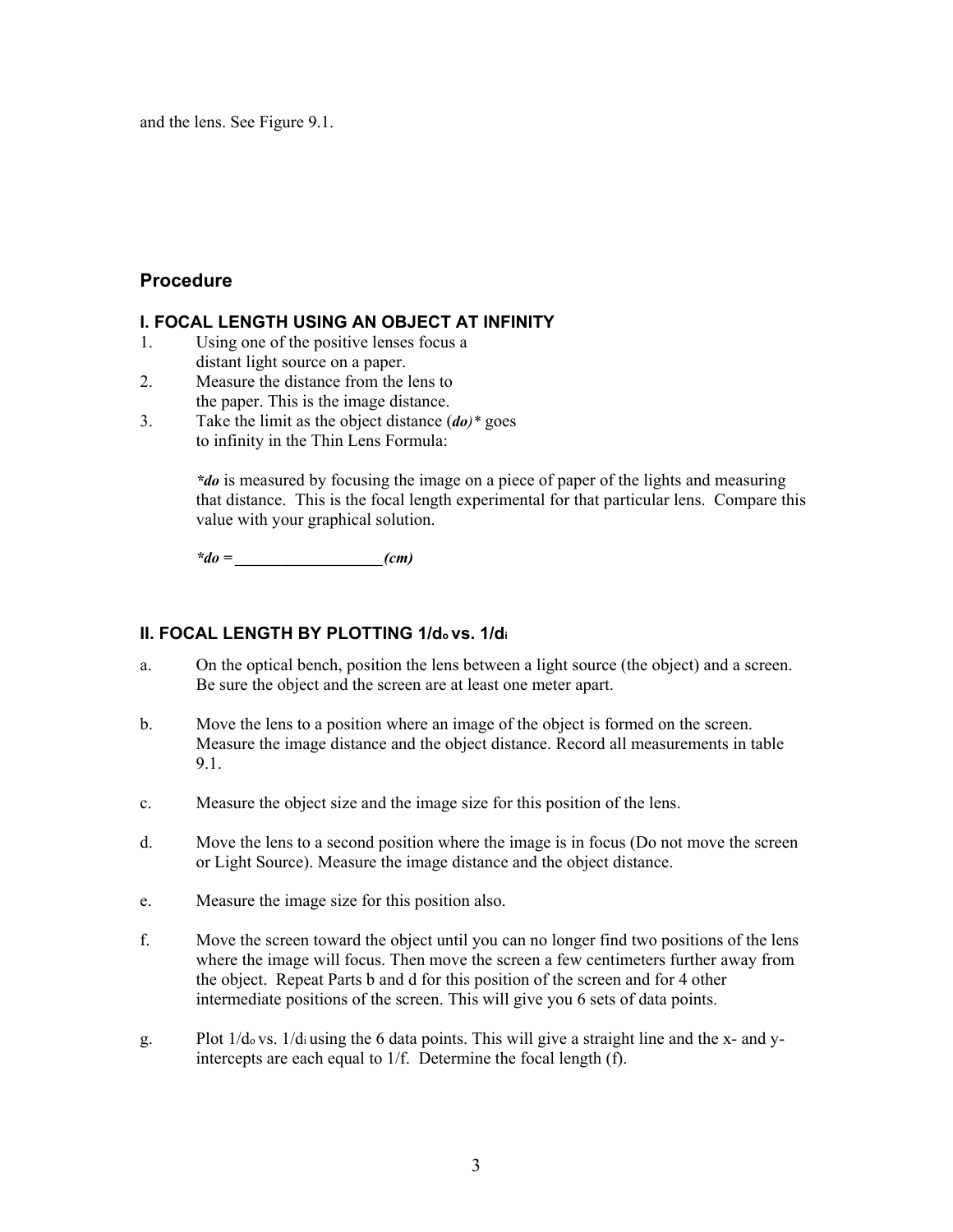- h. Find the percent difference between the two values of the focal length found from the intercepts. Then average these two values and find the percent difference between this average and the focal length found in Part I.
- i. For the first two sets of data points ONLY, use image and object distances to find the magnification at each position of the lens.

*Magnification* =  $M = \underline{d_i}$  *do*

Then, using your measurements of the image size and object size, find the magnification by measuring the image size and the object size.

$$
|M| = \frac{\text{image size}}{\text{object size}}
$$

Find the percent differences.

| Table 9. |  |  |
|----------|--|--|
|          |  |  |

| Objectdistance | Image distance | Image size | $1/d$ <sub>0</sub> | 1/d |
|----------------|----------------|------------|--------------------|-----|
|                |                |            |                    |     |
|                |                |            |                    |     |
|                |                |            |                    |     |
|                |                |            |                    |     |
|                |                |            |                    |     |
|                |                |            |                    |     |

x – intercept (1/f1) \_\_\_\_\_\_\_\_\_\_\_\_\_\_\_\_ y – intercept (1/f2) \_\_\_\_\_\_\_\_\_\_\_\_\_\_\_\_

Solve for:  $f_1$   $f_2$ 

*f* average =  $(f_1 + f_2)/2$ 

percent difference =  $\frac{d\theta - f \text{ average}}{f}$  X 100 *\*do*